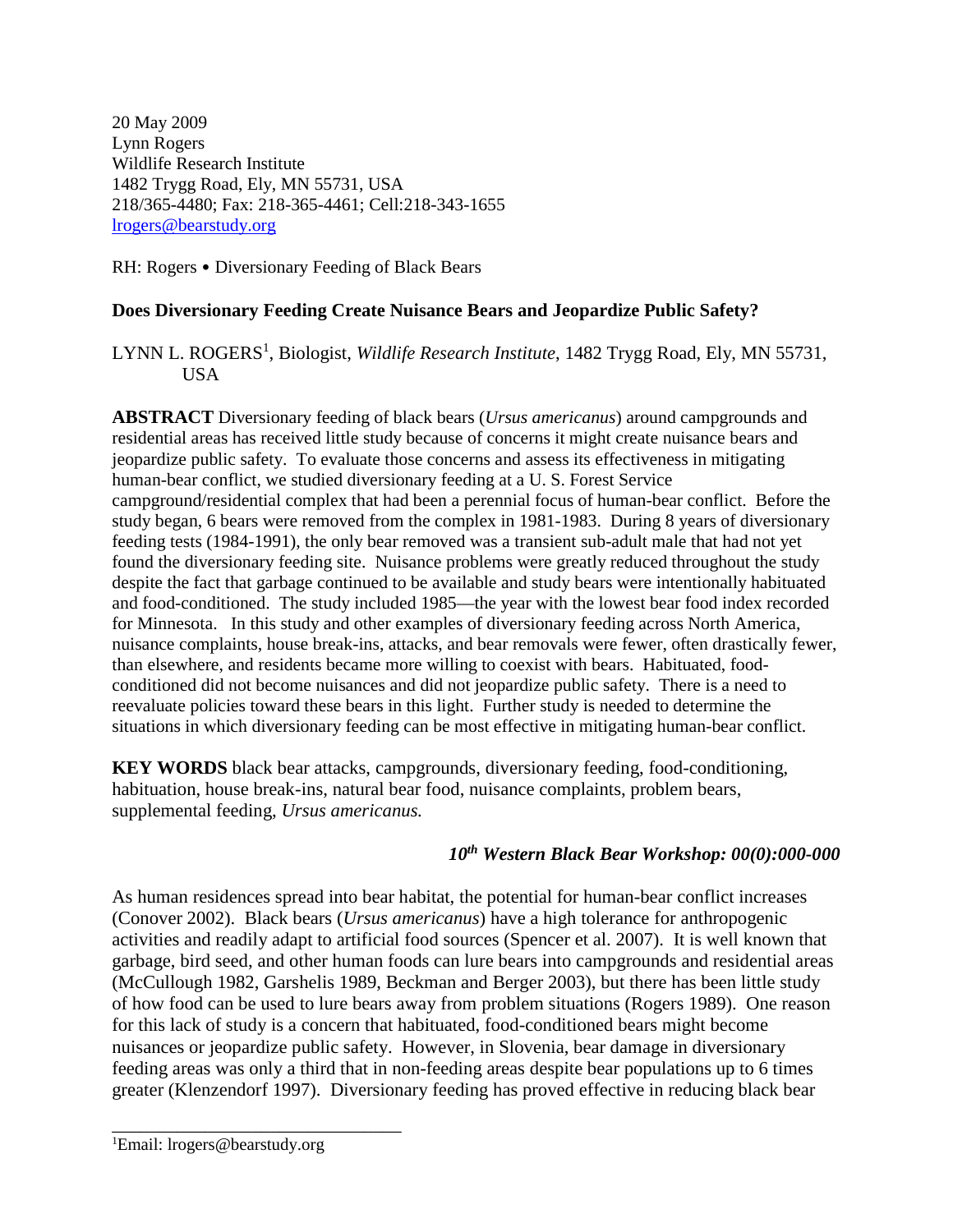damage to trees in the Pacific Northwest (Ziegltrum 2004, 2008) and in reducing crop damage by ducks, white-tailed deer (*Odocoileus virginianus*), and rats (*Rattus* sp.) (Conover 2002).

To evaluate diversionary feeding as a means to mitigate human-bear conflict and to evaluate the associated concerns about habituation and food-conditioning, we conducted diversionary feeding tests at a U. S. Forest Service campground and residential complex near Ely, Minnesota, USA, in 1984-1991. We compared conflicts in that area before and during the study, and we compared behavior of bears in the study area with that of bears in an adjacent 25 year study without diversionary feeding.

Habituation, as used in this paper, is the waning of bears' responses to humans. Foodconditioning refers to bears learning that certain locations, situations, or humans are likely to provide food. We intentionally used food-conditioning to facilitate habituation at the diversionary feeding site.

## **STUDY AREAS**

The diversionary study area was a 4.4 km stretch of residences and campsites along the south shore of the Kawishiwi River in the Superior National Forest, 18 km southeast of Ely, Minnesota. This was an area of perennial bear problems. We placed the diversionary feeding site near the middle of this area at the U. S. Forest Service (USFS) Kawishiwi Field Laboratory (47 degrees 49'N, 91 degrees 44'W). Problem areas were the following distances from the feeding site:

- 1) 0.25 km to the northeast was a roadside rest area and non-bearproof dumpster beside Minnesota State Highway 169,
- 2) 0.5 km to the northeast was a USFS swimming beach and picnic area with a nonbearproof dumpster and 2 non-bearproof garbage cans,
- 3) 0.5 to 1.0 km to the northeast was a 31-site USFS campground with a non-bearproof dumpster and 3 non-bearproof garbage cans,
- 4) 0.3 to 2.0 km to the north and northeast were 16 private residences,
- 5) 1.2 to 3.4 km to the southwest were 26 residences on leased USFS lots with food attractants including a non-bearproof dumpster and numerous garbage cans, bird feeders, barbecues, and fish-cleaning areas.

The diversionary study area was adjacent to a study area in which bears were not intentionally given diversionary food and were studied for 25 years (Rogers 1987). For comparative purposes, bears were monitored in both study areas and beyond. The entire region was within the Canadian Shield ecological complex. Vegetation was mixed coniferous/deciduous forest with little oak (*Quercus* spp.) and no beech (*Fagus grandifolia*) or hickory (*Carya* spp.). Soils are shallow and non-calcareous with low fertility (Rogers 1987). Preferred foods included ant brood, hornet larvae, hazelnuts (*Corylus cornuta*), and berries, all of which varied in abundance from year to year due to weather, insect outbreaks, and other factors (Rogers 1987).

## **METHODS AND MATERIALS**

The diversionary feeding site was a box of food placed on a pad of tracking sand 8 meters from an overlooking 35-foot-wide window and flood lights. The building included living quarters for USFS observers and volunteer observers day and night. Beef fat was the primary diversionary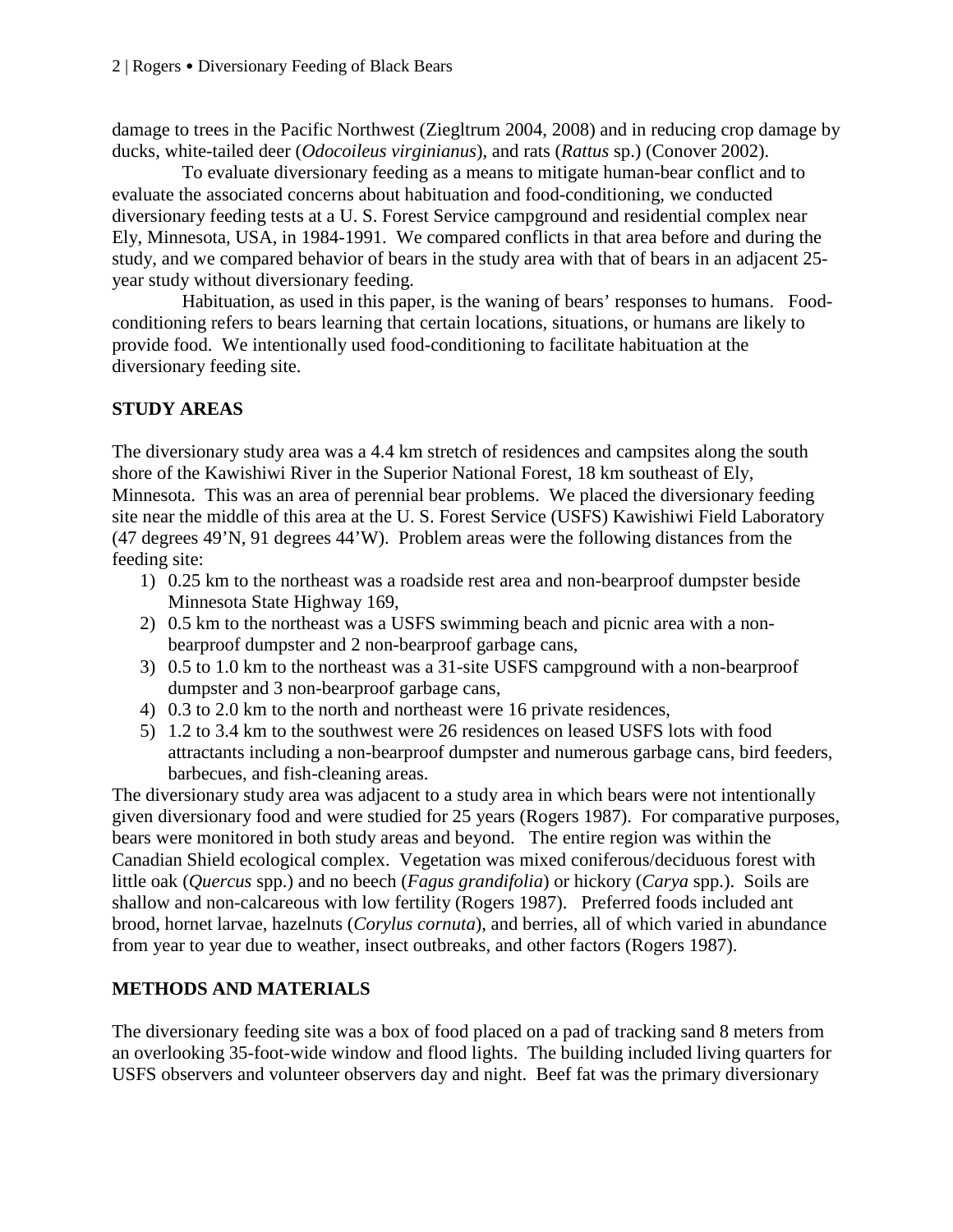food with the exception of 50 kg of grapes added during 6-21 July 1984. We replenished beef fat in unlimited amounts during 1984-1985 and in limited amounts during 1986-1991.

We identified bears by ear-tag number and placement, radio-collar frequency, sex, coat color, muzzle color, chest blaze, eyebrow patches, and scars. In the few instances when observers were not present at night, track characteristics were used for identification.

During 15 July to 30 September 1984, we weighed the box of food before and after each bear fed from it. On nights when observers were not present, we weighed the box in the evening and morning and pro-rated amounts eaten among the 0-3 bears we identified by tracks.

Bears first observed as dependent young were of known age. We determined ages of other bears from cementum annuli in a first upper premolar or by a combination of head shape, baculum length, testicle size, nipple characteristics, weight, body length, width of a forepaw, and distance from gum to the cementum-enamel interface on an upper canine tooth (Brooks et al. 1998, McMillin et al. 1976, McRoberts et al. 1998).

To avoid confounding results, we did not reduce attractants in the study area. Dumpsters and garbage cans remained non-bear-proof and were often over-flowing. Campers were not warned about bears. Residents continued to feed birds. In addition, we intentionally habituated and food-conditioned bears at the diversionary feeding site by acclimating bears to our presence and by hand-feeding and stroking bears that would tolerate it.

We monitored bears by telemetry, ear tag returns, and direct observations. Observers included residents, USFS campground employees, hunters, and researchers. Nearly 200 volunteers and researchers accompanied certain habituated bears up to 48 hours at a time beginning in September 1985 (Rogers 1987; Rogers and Wilker 1990). To the extent possible, we monitored study bears until their deaths to determine the extent to which their behaviors and fates were altered by diversionary feeding, habituation, and food-conditioning. For comparisons, we used DNR statewide bear nuisance summaries and kill records (Garshelis and Noyce 2007), reports from District Wildlife Managers throughout the region, newspaper accounts, and data from the long-term ecological study we conducted simultaneously (Rogers 1987).

### **RESULTS**

#### **1984**

*Natural food abundance in the region*.— Bear food in northeastern Minnesota was moderately abundant in 1984 (Garshelis and Noyce 2007) and included ant pupae in late spring and early summer, and hazelnuts, blueberries (*Vaccinium* spp.) and wild sarsaparilla (*Aralia nudicaulis*) berries in mid to late summer.

*Nuisance activity in the region*.— There were few nuisance complaints in 1984.

*Visits to the feeding site in 1984*.— Eight bears visited the feeding site from the time observations began on 1 June until the last bear visit of the year on 30 September. Visitors included 2 adult females (each with 2 yearlings), a 2-year-old male (405), and a 5-year-old male (430) that walked through on 21 June (mating season) without stopping to eat.

One of the mothers, 6-year-old radio-collared female 403, held a territory to the south that included the 26 residences on USFS land. She brought her 2 yearlings (females 401 and 429) to the feeding site 8 times during 1-13 June, separated from them the evening of 13 June,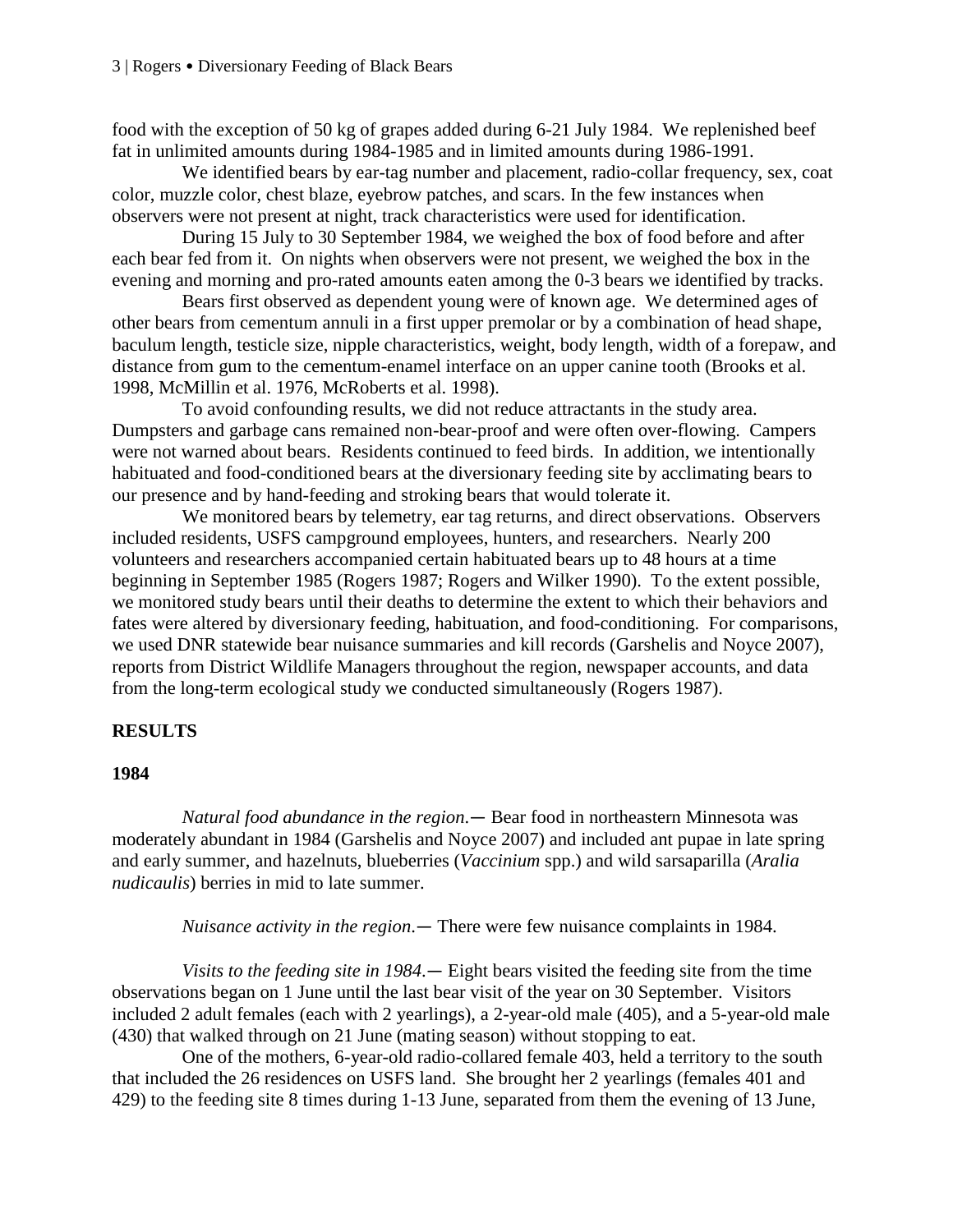and left for 5 days of the mating season (14-18 June). She returned on 19 June and visited the feeding station briefly on 12 of the 56 days from that date to 13 August. Her longest absences during that period were 13 and 16 days with no visits after 13 August. After family break-up on 13 June, the only visit by either of her daughters was by female 401 on 18 June.

The other mother, 10-year-old female 812, held a territory to the east that included 16 private residences, the highway rest area, and the USFS picnic area, swimming beach, and campground. She had been a nuisance in the campground the year before. She brought her 2 yearlings (a black male and a brown male) to the feeding site on 10 June and separated from them by the end of that day. She left for 4 days of the mating season (11-14 June) and returned on 15 June to visit the feeding site briefly on 26 of the 46 days from that date to 31 July. Her longest absences during that period were 8, 5, and 5 days with no visits after 31 July. By that time, blueberries and sarsaparilla berries were at peak ripeness, and hazelnuts were beginning to ripen.

After family break-up on 10 June, both of 812's sons visited the feeding site. Her black son was twice seen passing by the campground heading toward the feeding site, but he did not approach people or attempt to obtain food from the campground. He visited the feeding site briefly 4 times between 21 June and 18 July with no visits after that. However, 812's brown son visited on 74 of 112 days between family break-up and 30 September and was the only visitor after 13 August. His longest absence was 5 days (17-21 August) during the peak of the hazelnut season. He became the most habituated, food-conditioned visitor at the feeding site, but the one time he was seen passing by the campground heading toward the feeding site he did not approach people or attempt to obtain food from the campground. As he decreased his activity in September in preparation for hibernation, he became increasingly timid, nocturnal, and selective of what he ate, preferring omental fat to subcutaneous fat. On 14 September, he grazed on clover (*Trifolium repens*) at the feeding site and rejected fat. He ate nothing on his final 3 visits 28-30 September. He grew from an estimated 20 kg at family break-up to 77 kg on 28 September.

Male 405, a 2-year-old male, was first seen in the study area on 10 July when he passed through a yard in the USFS residential area and fed from an open dumpster. Two days later, he found the feeding site and was not seen in a problem area again. He visited the feeding site on 10 of 18 days during 12-29 July with no visits after that.

Average consumption per visit to the feeding site was 0.92 kg/visit. During the period from 15 July to 30 September, when amounts eaten were recorded, 4 bears ate 127 kg of beef fat and 17 kg of grapes. Most of that (93 kg of fat and 13 kg of grapes) was eaten by the brown yearling male. Female 403 ate 12.8 kg of fat and 0.3 kg of grapes. Female 812 and Male 405 shared the remaining 21.2 kg of fat and 3.7 kg of grapes). Beef fat is not a highly preferred food, and most bears abandoned the feeding site when preferred berries and hazelnuts became available.

*Nuisance activity before and during the first year of study*.— In the 3 years (1981-1983) before diversionary feeding, nuisance activity was common in both the campground and residential area. Open dumpsters, garbage cans, and bird feeders attracted several bears each year. Bears approached people for food. Officials removed 2 bears in each of the 3 years.

In 1984, the first year of diversionary feeding, no bear was considered a problem, including 812 that had been a nuisance in the campground the year before. USFS campground manager Joseph Lekatz wrote in his 1984 year-end report that diversionary feeding is "working well in the Kawishiwi Campground vicinity" and that no bear approached him for food.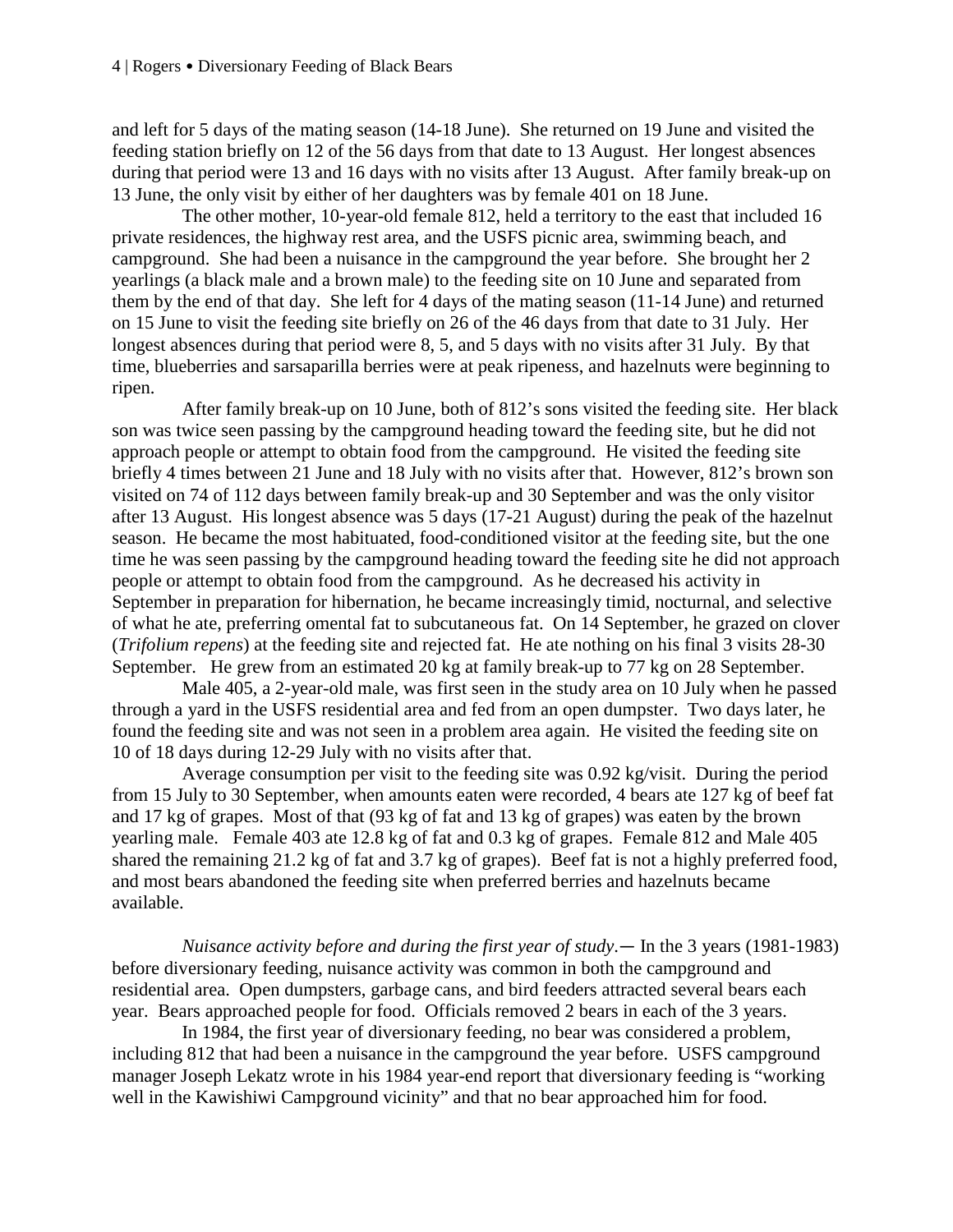Bears that were habituated and food-conditioned at the feeding site avoided campers and residents elsewhere, and none was killed by hunters in the September-October hunting season. Seven of the 8 bears that visited the feeding site did so only briefly and occasionally, especially after berries and hazelnuts ripened. The radio-collared female (403) held a territory similar in size to those of bears without diversionary food in the adjacent study area (Rogers 1987). Behavior at the feeding site varied from timid and nervous to trusting but was not threatening.

### **1985**

*Natural food abundance in the region*.— 1985 contrasted with 1984 in being the year with the lowest bear food index recorded by the Minnesota Department of Natural Resources (DNR) in 23 years of surveys (Garshelis and Noyce 2007). In May and June, rainfall in the study area was 48% higher than the 32-year average (Doran 2009), hampering ant reproduction and flooding swamplands where wild calla (*Calla palustris*) and blue joint grass (*Calamagrostis canadensis*) would normally be available. Record low temperatures of -6C (Soudan, MN) and - 8C (Embarrass, MN) on 3 June killed berry and hazelnut blossoms, reducing mast production in July and August. The food shortage extended throughout northeastern Minnesota (Garshelis and Noyce 2007) and hundreds of kilometers north on the Canadian Shield.

*Nuisance activity in the region*.— Nuisance complaints in 1985 were the highest recorded by the DNR (2,859) in 22 years of such record-keeping (Garshelis and Noyce 2007). Bears in Canada and northeastern Minnesota migrated south in a pattern similar to migrations of past years of food shortage. They migrated south to Lake Superior and into cities along the shoreline (Schorger 1946, 1949; Rogers 1987). Landowners and officials shot hundreds of nuisance bears around residences, including 70 in Thunder Bay and 90 in Duluth (Rogers 1987).

Three bears killed in Duluth from the 25-year study were 90, 107, and 107 km outside their usual home ranges. Female 664's trip to Duluth was the first known trip this 24-year-old made outside her territory in 11 years of radio-tracking. Of 11 bears killed from that study in 1985, 11 were 20-107 km outside their usual ranges. Study bears were killed in larger numbers and farther from their usual ranges than in any other year of that study (Rogers 1987). They included a disproportionate number over 14 years of age (Rogers 1987).

Some bears traveled around the tip of Lake Superior into the oak forests of Wisconsin and east central Minnesota (Rogers 1987) as has been observed in the past (Schorger 1946, 1949). Bears were forced to turn to less preferred foods, including human foods, and an unusual numbers were attracted to garbage dumps where fights over food resulted in a broken leg, a 12 cm laceration, and a nose pad bitten off (Rogers 1987). An unusual number were also attracted to hunters' baits during the September-October bear-hunting season. Hunter success rose from 20% in 1984 to 52% in 1985 (Joselyn and Lake 1987). The number killed by hunters in northeastern Minnesota rose from 180 in 1984 to 424 in 1985 (Joselyn and Lake 1987), in addition to the hundreds killed before hunting season began.

*Natural mortality in the region*.— Food shortage and increased travel caused the greatest annual weight loss among adults and the highest starvation among cubs and yearlings in the 25-year study. Of 10 cubs observed with mothers that did not visit the feeding site, only 4 cubs survived through August. Four females 11-20 years old averaged 68.2 kg (61.4-75.5 kg)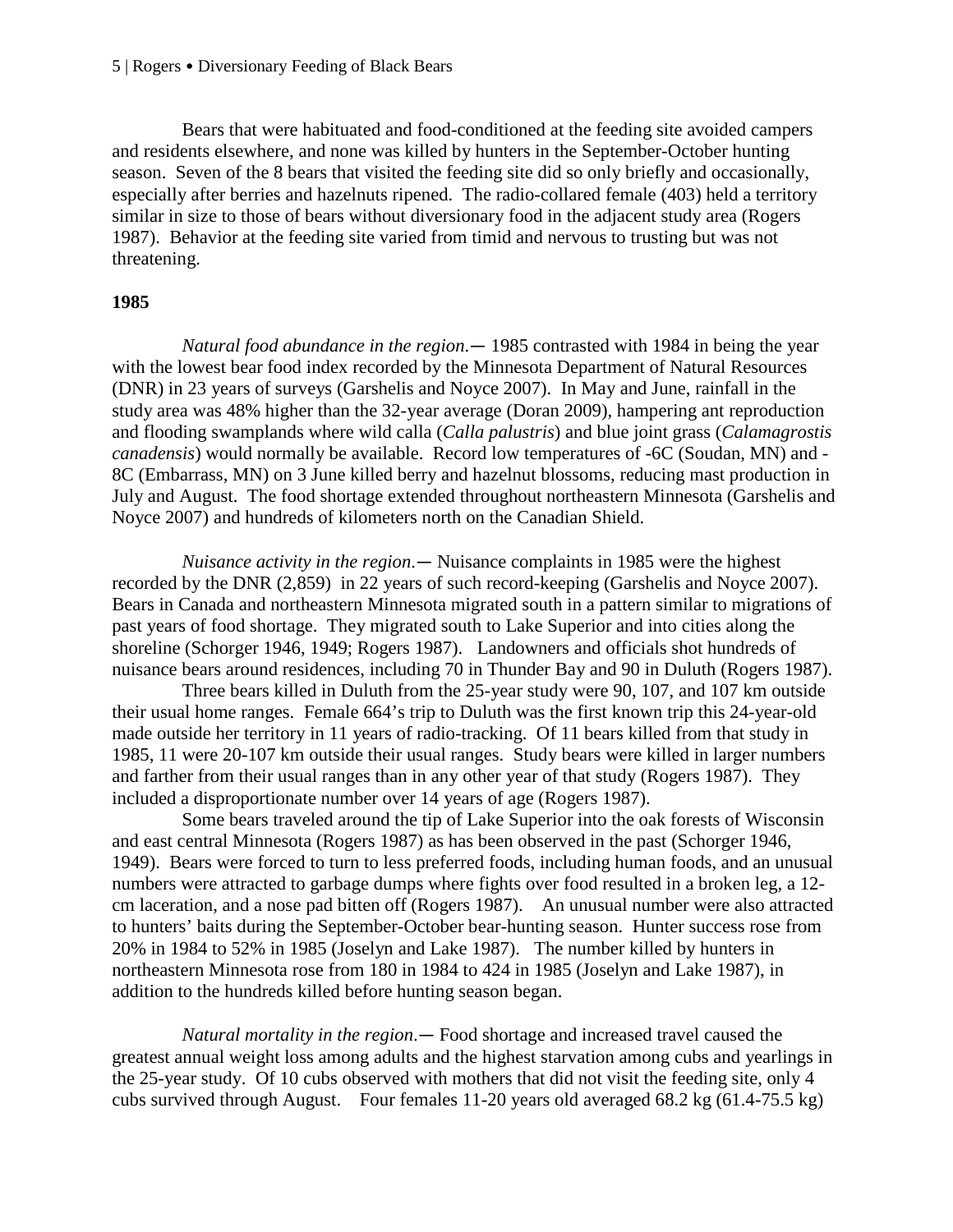in March 1985 and only 51.6 kg (49.5-54.5 kg) in March 1986. Of 7 yearlings that accompanied 3 of those females, only 1 yearling survived. Two cubs that accompanied the fourth female died, and it took the mother until 1988 to produce another litter. Two of the other females also delayed producing cubs for 1-2 years beyond what would be expected. The oldest female of the 4 (20-year-old female 641) fared the best. One of her 2 yearlings was the yearling that survived, and she produced a litter of 3 cubs in 1986, 1 of which survived.

*Visits to the Feeding Site*.— Natural food shortage and rampant nuisance activity across the region provided an unusual opportunity to study diversionary feeding. Beef fat was made available at the feeding site from early April until late October, which included the period of bear activity.

Seven of the 8 bears that had visited the feeding site in 1984 returned in 1985. 2-yearold female female 429 arrived shortly after emergence even though she had not visited after family break-up in 1984. Her female sibling (401) arrived 11 May. On 23 May, 11-year-old female 812 arrived with 3 cubs (1 male, 2 females). 3-year-old male 405 arrived 25 May. 812's 2-year-old black son came briefly on 3 and 4 June and then presumably dispersed as would be expected of a male his age. 6-year-old radio-collared female 403 and her 2 cubs (females Patch and Terri) did not arrive until 12 June even though their den was only a kilometer away. 6-yearold male 430 was the last returnee to arrive (20 June). Surprisingly, the most frequent visitor of 1984—812's brown son—did not return in 1985 and is presumed to have dispersed.

Five new young males and no new females (excluding cubs) visited in 1985. The males were first seen on 27 May (Morris), 30 May (4-year-old 428), 12 June (Schnoz), 12 June (Jimmy), and 23 June (Donald).

Each day a bear visited was considered a visitor-day. Visits by 2 bears in a day were 2 visitor-days. Multiple visits by a single bears were a single visitor-day. There were 7 visitordays during 17-30 April, 52 in May, 138 in June, and 64 during 1-25 July. During the 202 visitor-days from 1June to 25 July, the 12 bears ate 502 pounds of beef fat.

Visits declined during July despite the regional food shortage. All 6 of the immigrant males, including returnee 405, made their last visits by July 25 and never returned. The 5 resident bears (812 and cubs, 403 and cubs, 2-year-old females 401 and 429, and 6-year-old 430) made only 3 visits between 25 July and 8 September. Radio-collared female 401 and radiocollared female 403 and her cubs fed on natural foods, apparently preferring berries and hazelnuts over beef fat despite their scarcity. The berries and hazelnuts essentially disappeared in early September and both these radio-collared bears resumed visits to the feeding site until they denned. Female 403 and her 2 cubs returned on 8 September and denned about 23 September. Female 401 returned on 12 September and denned on 8 October.

*Nuisance activity in the study area*.— Despite the large number of nuisance complaints across the region, residents and campground workers reported no problem in the study area. Isolated incidents that did not rise to the level of nuisance behavior included an unknown bear feeding once from an open dumpster on 29 June and Schnoz passing through the campground without causing a problem on 13 July.

*Nuisance activity in other areas with diversionary food*.— Although nuisance activity was rampant throughout the region in 1985, 3 areas in addition to the study area had few or no bear problems, and all 3 had diversionary food.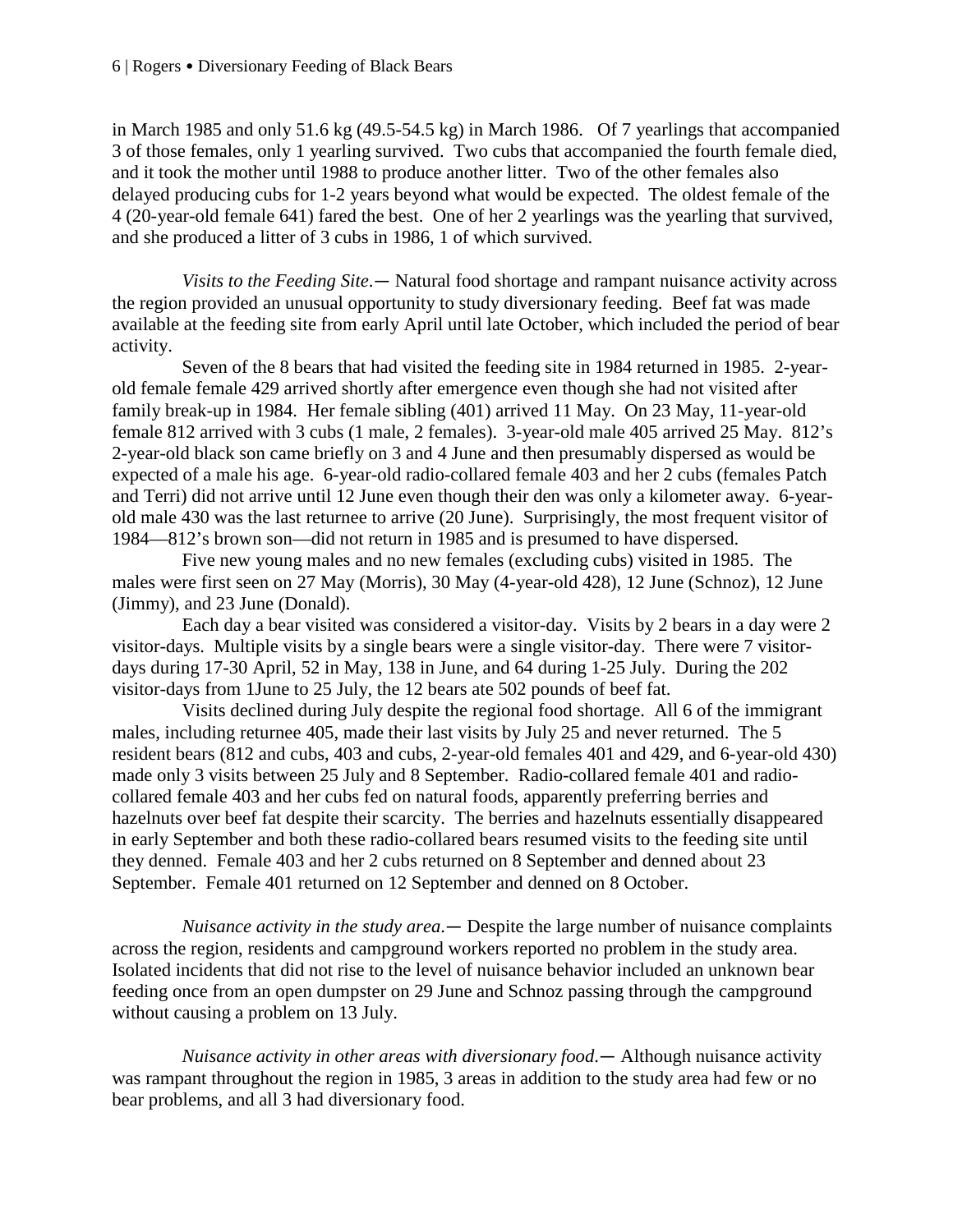One area was a 10-km radius around the Colville dump near Grand Marais, MN, where the only reported problem was a bear sleeping in a yard (Wm. Peterson, pers. comm. 1985). A record 44 bears were seen at the dump at once (Rogers 1989).

The second area was around Armstrong Lake in Eagles Nest Township where resident Ed Orazem had been feeding bears for 2 decades. On 26 August 1985, the Ely Echo Newspaper stated "*There have been a lot of problems with bears in and around Ely this year, tipping over garbage cans and getting into gardens, but south of town, on Armstrong Lake, the bears just aren't interested in causing problems. The main reason is that the bears are being served at an outdoor restaurant, owned and operated by Ed Orazem"* (Wognum 1985). Orazem is shown sitting next to a bear. The article said that Orazem began feeding bears in the mid-1960's to divert a bear from his neighbor's garbage. The feeding worked, and Orazem and others continued it.

The third area was the neighborhood around the home of Mrs. Toini Salminen who began feeding a mother and 3 cubs that spring. The mother had a withered right front leg and walked on 3 legs, making her easily identifiable. The mother had tried repeatedly to break in until Mrs. Salminen put food outside. The bear stopped damaging her house and developed a trusting relationship that lasted 12 years. Neighbors visited Mrs. Salminen, met the bear, and developed protective attitudes. The bear caused no problem in the neighborhood. It survived far beyond the average age of 3 years at which female bears are killed by hunters in Minnesota. It was in its late teens when it finally succumbed to a hunter's bait several miles from Mrs. Salminen's house.

### **1986-1991**

During these 6 years of follow-up studies, we provided limited food at the feeding site and continued to monitor nuisance activities, diets, travels, and fates of the resident bears.

*Natural food abundance*.— DNR surveys showed bear foods to be generally normal in northeastern Minnesota throughout this period (Garshelis and Noyce 2007). However, rainfall in the study area in August 1991 was only 20 percent of normal (2.3 cm vs.11.2 cm) (Doran 1009), creating a severe berry shortage in late summer.

*Nuisance activities in the study area*.— With 2 exceptions, reduced amounts of diversionary food apparently were enough to divert bears from becoming problems in the study area when natural foods were of average abundance. One exception was a captive-raised female (Gerri) released into the study area in 1989 at the request of the Michigan Department of Natural Resources and the Minnesota DNR. She ate mainly natural foods but was enough of a nuisance in 1990 and 1991 that we returned her to captivity in spring 1992. Her antics are excluded from all statements in this paper. The other exception was a sub-adult male that immigrated into the study area and attempted to break into an occupied house before discovering the diversionary feeding site during the berry failure of 1991. We translocated him the next day on 10 September.

*Intensive habituation and food-conditioning*.— By the end of 1985, we had learned the benign meanings of ferocious-looking displays and began to realize that behaviors we had earlier interpreted as threats or aggression were merely harmless expressions of nervousness. By that time, radio-collared Female 401 had become trusting enough that researchers could walk with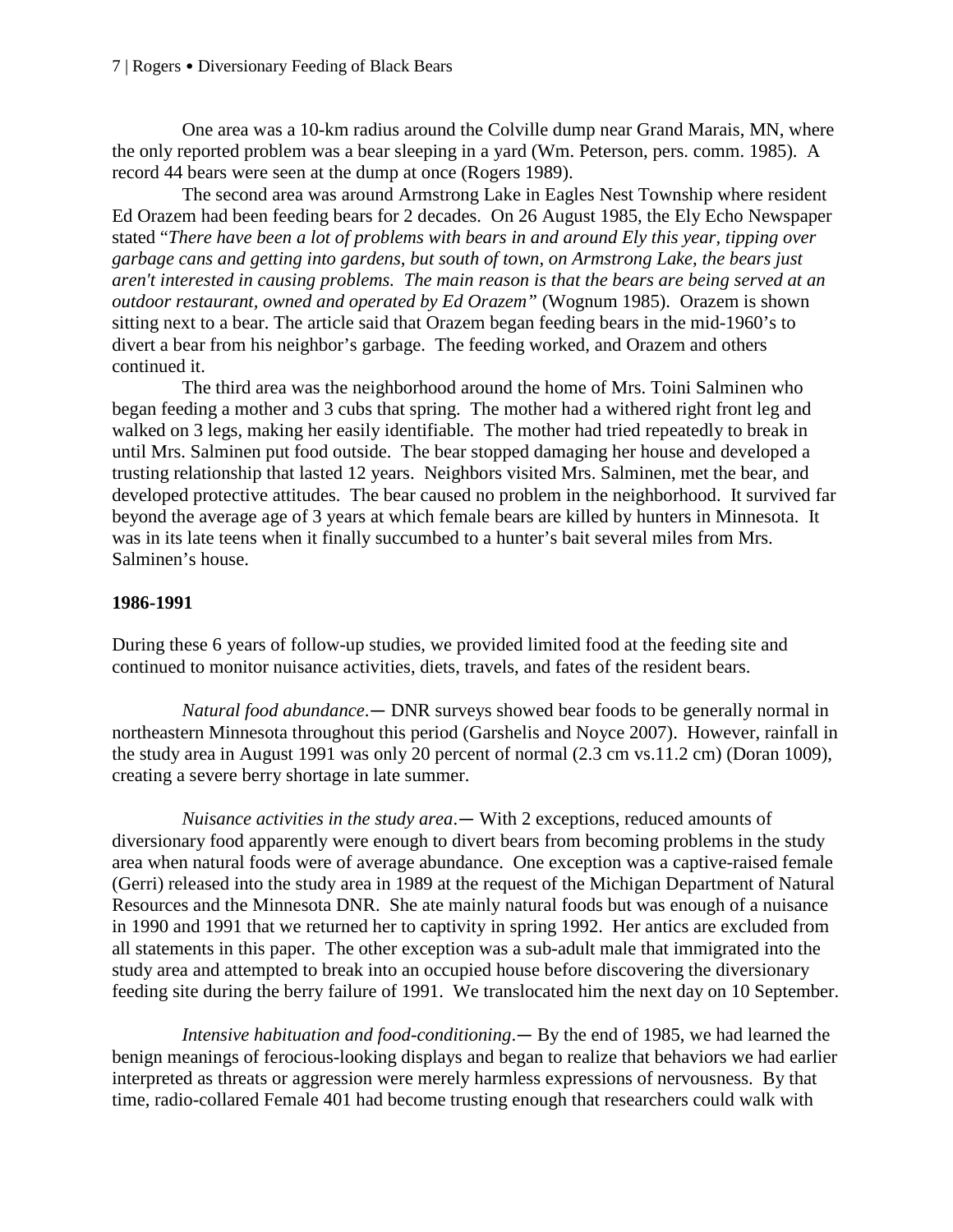her for 24-48 hours at a time as described by Rogers and Wilker (1989). Four other bears and their cubs provided similar opportunities over the next 6 years. These included the 2 daughters of Female 403 born in 1985 (Patch and Terri) and Terri's 2 adopted daughters (Gerri and Mary) born in 1989. Observations of these bears revealed how habituated, food-conditioned bears with access to supplemental food spend their time in the forest.

In 1989, 3 USFS officials observed the bears and assessed public safety. The officials included Deputy Chief George Leonard (July 30, 1989), North Central Forest Experiment Station Director Ronald Lindmark (July 16, 1989), and Superior National Forest Biologist Edward Lindquist (June 5, 1989). The USFS then enlisted nearly 200 volunteers to walk with the bears and expand research coverage. In 1991, the USFS asked the DNR to close the study area to hunting—an area of 50 square kilometers—to protect the study, bears, and observers. Volunteers were interested members of the general public, including grandmothers, secretaries, hunters, teachers, etc., without close-up experience with bears. When a volunteer joined a bear, he or she gave the bear a handful of food containing a marker and began recording data when the bear went back to foraging on wild foods. Volunteers collected scats to determine passage rates of markers. Volunteers spent hundreds of hours alone with the bears. The bears roamed wild with uncontrolled access to the public. No one was harmed.

The bears maintained territories, daily activity cycles, travel patterns, and diets similar to those described for bears in the 25-year study (Rogers 1987, Rogers and Wilker 1989). In that study, 40 percent of the females and 67 percent of the males made forays more than 7 km outside their usual areas. Bears in the diversionary feeding study made similar forays. For example, on 30 July 1991, 6-year-old Terri and her 2 cubs began traveling 66 km to an unusually productive hazelnut stand where they foraged for the remainder of August before returning to their territory. At the same time, 3 of 6 radio-collared bears from the 25-year study moved similar distances to the same area of hazelnut abundance. On 4 September, the habituated family arrived back in their territory. In another example, 7-year-old male 430 was killed by a hunter 173 km outside his usual area on 6 September 1986.

*Fates of study bears*.— None of the resident bears (excluding captive-raised Gerri) became nuisances. None of them jeopardized public safety. Of the 8 resident bears, 5 were killed by hunters, a 4-year-old female was killed by an older female in a territorial dispute, and the fates of 2 bears aged 2 and 9 are unknown. Despite being habituated and food-conditioned, the study bears survived over twice as long as bears in the general population. The average age of bears killed by hunters in Minnesota is 2 for males and 3 for females (Garshelis and Noyce 2007). By contrast, resident male 430 was shot by a hunter at the age of 7, and the average age of 4 resident females killed by hunters was 7.

The hunting death of 6-year-old Mary is of special interest. Over 100 people had walked with her and hand-fed her from the time she was a cub (1989-1991). Her radio-collar expired in late 1991 as the project was ending. People watched for this radio-collared bear to show up in the residential area or campground in her territory. Years passed without a sighting. 1995 was the second worst food year in DNR records (Garshelis and Noyce 2007). Still she did not appear. On 4 September 1995, 6-year-old Mary succumbed to a hunter's bait and was killed 58 km southeast of her territory. Presumably, she traveled far outside her territory in that year of poor food, as is usual, preferring to feed on natural food rather than seeking less preferred human food in her territory.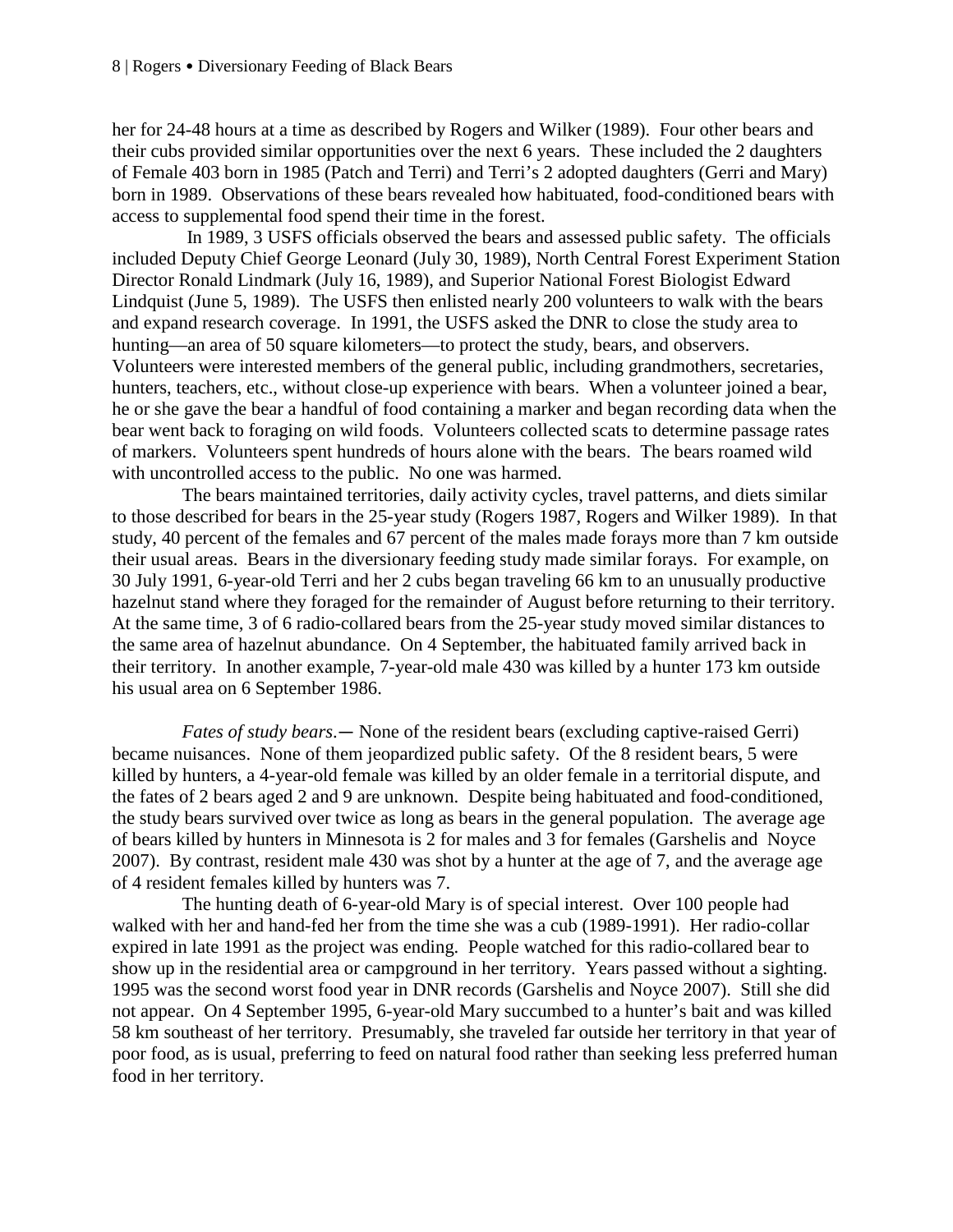## **DISCUSSION**

Bears that visited the diversionary feeding site continued to forage for natural foods and did not become nuisances. This was in sharp contrast with the frequent bear problems before the study began and the bear problems in other areas during the study—especially in 1985 when natural food reached record lows. The fed bears did nothing to jeopardize public safety despite being habituated and food-conditioned. The data indicate that hunger—not habituation or foodconditioning—is the driving force behind nuisance behavior.

Probably the most revealing aspects of this study are what the bears did not do. Study bears did not become "hooked" on easy handouts and become lazy and dependent. They continued to demonstrate a strong preference for natural foods as has been found in Minnesota (Rogers 1989), Virginia (Gray et al. 2004), and Washington (Ziegltrum 2008). They sought a variety of natural foods where possible and sought less preferred foods, including human foods at the feeding site, where necessary. Being habituated and food-conditioned did not cause them to change their food preferences.

They did not become increasingly aggressive in trying to obtain food from people. Instead, they became more trusting and allowed nearly 200 volunteers to accompany mothers with cubs, day and night, for up to 48 hours at a time. Part of the belief that food-conditioned bears become increasingly aggressive in trying to obtain human foods may stem from misinterpretations of bear behavior. Harmless nervous bluster is often misinterpreted as an indication that a bear is aggressive and a threat to public safety rather than a frightened, nervous bear performing ritualized displays with no intention of attacking. Trustful bears seen in daytime are often misinterpreted as bold rather than as bears exhibiting normal circadian activity patterns. Habituation to humans is the normal response of bears that see many people and are not aversively conditioned.

The belief that habituated bears are a threat to public safety runs contrary to a growing body of data (Tate 1983; Rogers and Wilker 1990; Becklund 1999; DeBruyn 1999; Herrero et al. 2005; Stringham 2009). Habituated bears are less likely to flee and less likely to attack on a per encounter basis (Herrero et al. 2005). The same is true for bears that people observed without being attacked at garbage dumps for decades (Rogers 1989). In 1989, I asked over 200 attendees at an International Bear Conference if they had ever heard of anyone being attacked at a garbage dump. None had. Habituation to people is to be expected as more and more people move into bear habitat.

The fed bears showed no evidence of illness such as might be spread at the feeding site. A broad search of the literature revealed no evidence of any communicable disease epidemics among black bears and no evidence of disease being spread at garbage dumps (Rogers and Rogers 1976, Rogers 1983).

Young males dispersed from their mothers' territories at the same ages as non-fed bears in the 25-year study (Rogers 1987). Female 403 shifted her territory away from the feeding site when her territory became crowded with 3 maturing daughters as was also reported in the 25 year study for mothers with growing daughters (Rogers 1987). Fersterer et al. (2001) reported that home range sizes of bears that ate diversionary food in Washington did not differ from home ranges of bears in other areas.

Both habituation and food-conditioning were specific to location and situation. Any broadening of tolerance beyond the feeding site required additional habituation or conditioning. For example, a mature male that calmly accepted petting and hand-feeding in a specific location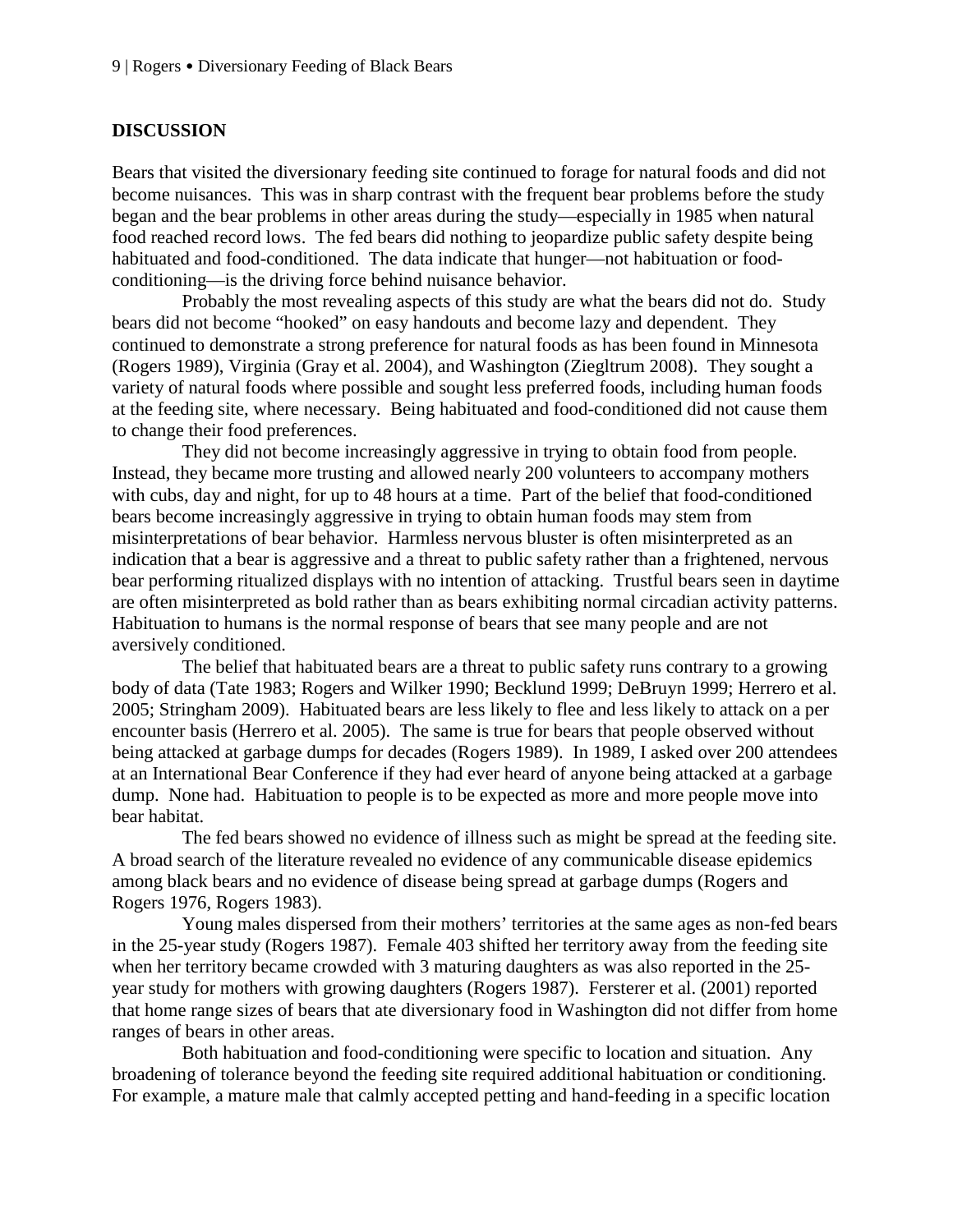feared people who appeared in unexpected locations or behaved in unexpected ways. While being petted and hand-fed by 6 people, he noticed someone approaching over 100 m away on a driveway. He immediately bolted from the area. Even in areas where bears expected to see people, the bears continued to assess the behavior of people as they would assess other bears. Bears that were calm and trusting when people behaved in predictable, non-threatening ways fled when people behaved aggressively or approached too quickly. Each new situation and location required additional habituation.

Some bears were calmer and more easily habituated than others. Some bears eventually became sufficiently habituated to tolerate close observation away from the feeding site. During observation, bears foraged calmly and seldom looked at observers that were close enough for easy identification. However, they were disturbed by observers that fell behind, requiring the observers to re-identify themselves by speaking. The bears eluded researchers who attempted to approach quietly without voice identification.

While accompanied by observers, the bears eluded or fled from people in unexpected locations. For example, On 20 July 1989, 4-year-old Terri and her cub Mary were accompanied by 2 observers when Terri detected people talking quietly about 200 meters away. Terri stood up, listened, and led Mary over 200 meters away before foraging resumed. Terri and Mary gradually became habituated to any observer that behaved according to expectations. During September 1989 to September 1991, they were accompanied by nearly 200 volunteers.

A problem bears and bear managers faced in the study area before diversionary feeding was that residents would not coexist with animals they feared. The feeding site enabled residents to meet the bears and set aside the ferocious images of the media, the unnatural snarls of taxidermy, and the ubiquitous warnings they had heard. They saw firsthand the timid wariness that typifies black bears, the harmless bluster of nervous bears, and the calm trust some bears developed. They learned firsthand that mothers with cubs are not likely to attack. Residents who visited the feeding site shared their experiences with their neighbors, and mere sighting of a bear was no longer a reason to call the DNR with a complaint.

#### **MANAGEMENT CONSIDERATIONS**

Fearful public attitudes and widespread misconceptions are a major detriment to bear management. Diversionary feeding provided an opportunity for residents to meet the bears they feared and to develop more tolerant attitudes. In the study area, diversionary feeding reduced nuisance problems despite the fact that the bears were habituated and food-conditioned. The fact there was also continued availability of garbage in potential problem areas indicates that any efforts to mitigate problems by reducing attractants and/or aversive conditioning are likely to be more successful if coupled with diversionary feeding. There is a need for decision-makers to reevaluate policies toward habituated bears, recognizing that habituation is a normal response to people in the bears increasingly fragmented environment and that habituated bears have not shown themselves to be a greater threat to public safety than non-habituated bears. There is a need for further study to determine the situations in which diversionary feeding can be most effective in mitigating human-bear conflict.

#### **ACKNOWLEDGMENTS**

I thank the Minnesota Department of Natural Resources for research permits and the U.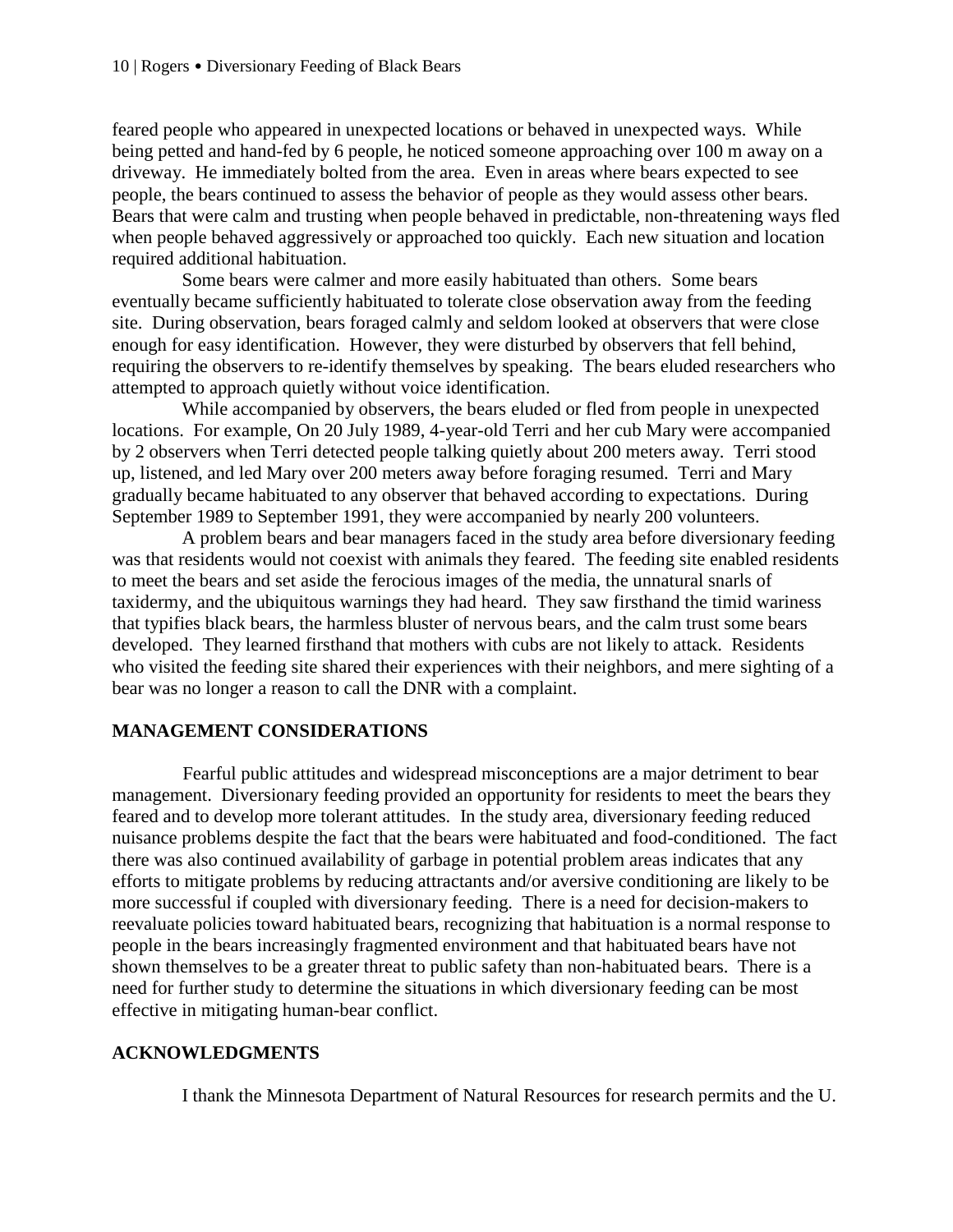S. Forest Service for use of its Kawishiwi Field Laboratory and surrounding facilities for this research. I thank nearly 200 assistants, volunteers, and Earthwatch participants for diligently walking with wild, habituated bears day and night to document their activities. I thank the bears for trusting us enough to reveal their hidden world of foraging, scent-marking, defending territories, caring for cubs, and negotiating the minefields of increasing human presence in their habitat. Finally, I thank my wife Donna and our children Kelly and Colleen for their help and for tolerating my irregular working hours.

## **LITERATURE CITED**

- Becklund, J. 1999. Summers with the Bears: Six Seasons in the North Woods. Hyperion, New York, NY. 178pp.
- Beckmann, J. P., and Joel Berger. 2003. Using black bears to test ideal-free distribution models experimentally. Journal of Mammalogy 84:594-606.
- Brooks, Robert T., Ronald McRoberts, and Lynn L. Rogers. 1998. Predictive relationships between age and size and front food pad width of northeastern Minnesota black bears. Canadian Field-Naturalist 112:82-85.
- Conover, M. 2002. Resolving human-wildlife conflicts: the science of wildlife damage management. Lewis Publishers, New York, New York, USA.
- DeBruyn, T. 1999. Walking with Bears: One Man's Relationship with Three Generations of Wild Bears. The Lyons Press. 320 pages.
- Doran, P. 2009. Weather records 1977-2009. Vermilion Community College, Ely, Minnesota, USA.
- Fersterer, P., D.L. Nolte, G.J. Ziegltrum, and H. Gossow. 2001. Effect of feeding stations on the home ranges of American black bears in western Washington. Ursus 12:51-54.
- Garshelis, D. 1989. Nuisance bear activity and management in Minnesota. Pages 169-180 *in* Bear-People Conflicts: Proceedings of a Symposium on Management Strategies. M. Bromley, editor. Northwest Territories Department of Renewable Resources. April 6- 10, 1987. Yellowknife, NWT, Canada.
- Garshelis, D, and K. Noyce. 2007. Status of Minnesota black bears, 2006. Minnesota Department of Natural Resources. St. Paul, Minnesota, USA.
- Gray, R. M., M. R. Vaughan, and S. L. McMullin. 2004. Feeding wild American black bears in Virginia: a survey of Virginia bear hunters, 1998-99. Ursus 15:188-196.
- Herrero, S., T. Smith, T. D. DeBruyn, K. Gunther, and C. A. Matt. 2005. From the field: brown bear habituation to people—safety, risks, and benefits. Wildlife Society Bulletin 33:362-373.
- Joselyn, B., and R. Lake, compilers. 1987. Status of wildlife populations, fall 1987 and 1979- 1986 hunting and trapping harvest statistics. Unpublished Report. Section of Wildlife, Minnesota Department of Natural Resources, St. Paul, Minnesota, USA.
- Klenzendorf, S. 1997. Management of brown bears (*Ursus arctos*) in Europe. Thesis. Virginia Polytechnic University, Blacksburg, USA.
- McCullough, Dale R. 1982. Behavior, bears, and humans. Wildlife Society Bulletin 10:27-33.
- McMillin, J. M., U. S. Seal, L. L. Rogers, and A. W. Erickson. 1976. Annual testosterone rhythm in the black bear (*Ursus americanus*). Biology of Reproduction 15:163-167.
- McRoberts, R. E., R. T. Brooks, and L. L. Rogers. 1998. Using nonlinear mixed effects models to estimate size-age relationships for black bears. Canadian Journal of Zoology